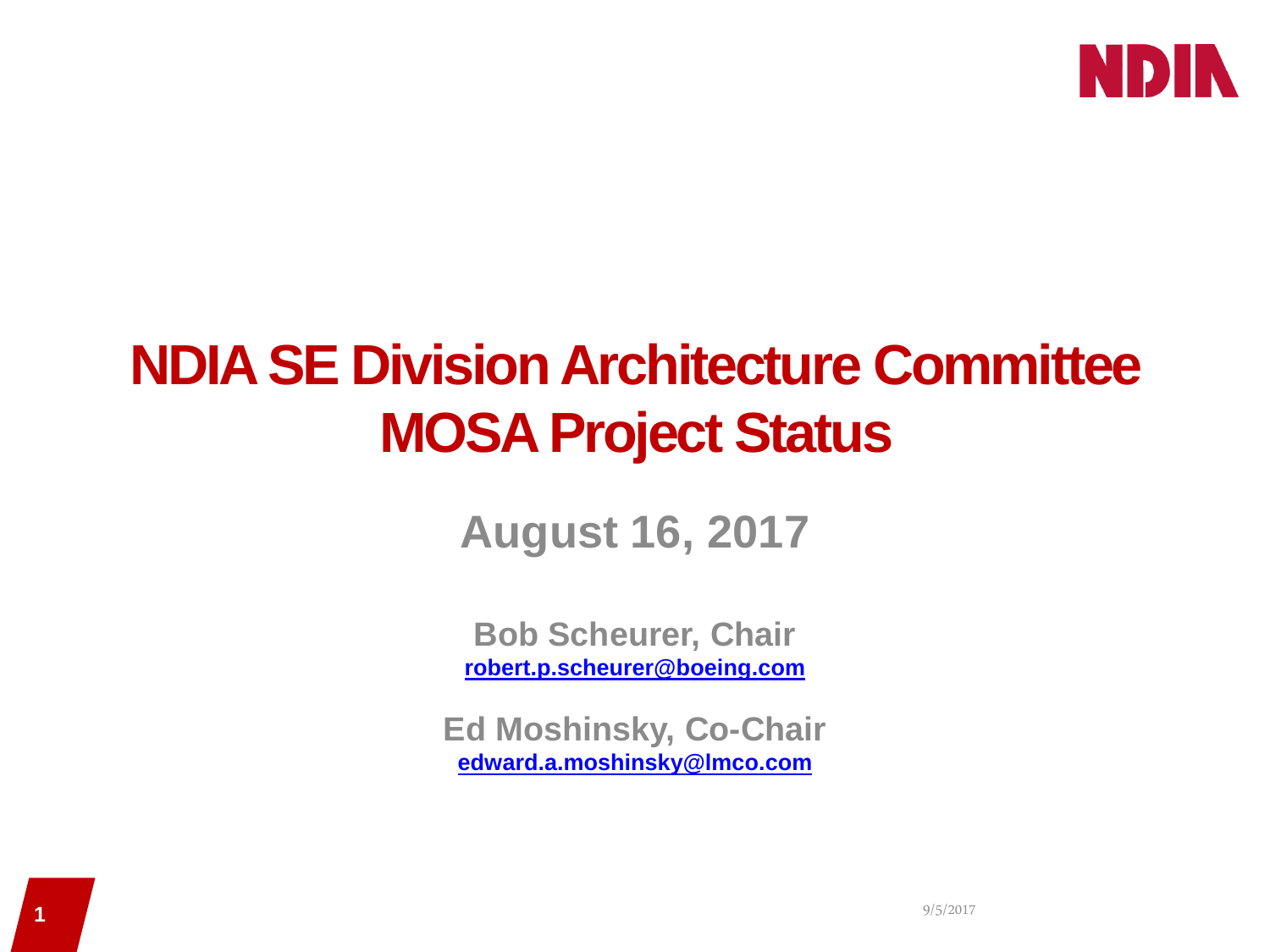## **Architecture Committee Progress 2017**



- **Membership up to 32 total members, representing 15 Govt. and industry organizations**
- **Bi-Weekly Meetings**
- **(New) Access to Mitre Shared Storage Repository for NDIA SE Arch. Committee**
- **Developing MOSA (Modular Open Systems**  *Approach***) Body of Knowledge**
	- Extensive MOSA Source Material
	- Upcoming White Paper
	- NDIA SE Division Conference Presentations (2) by Comm.
	- Subsequent Artifacts & Reviews (incl. SE BoK Section)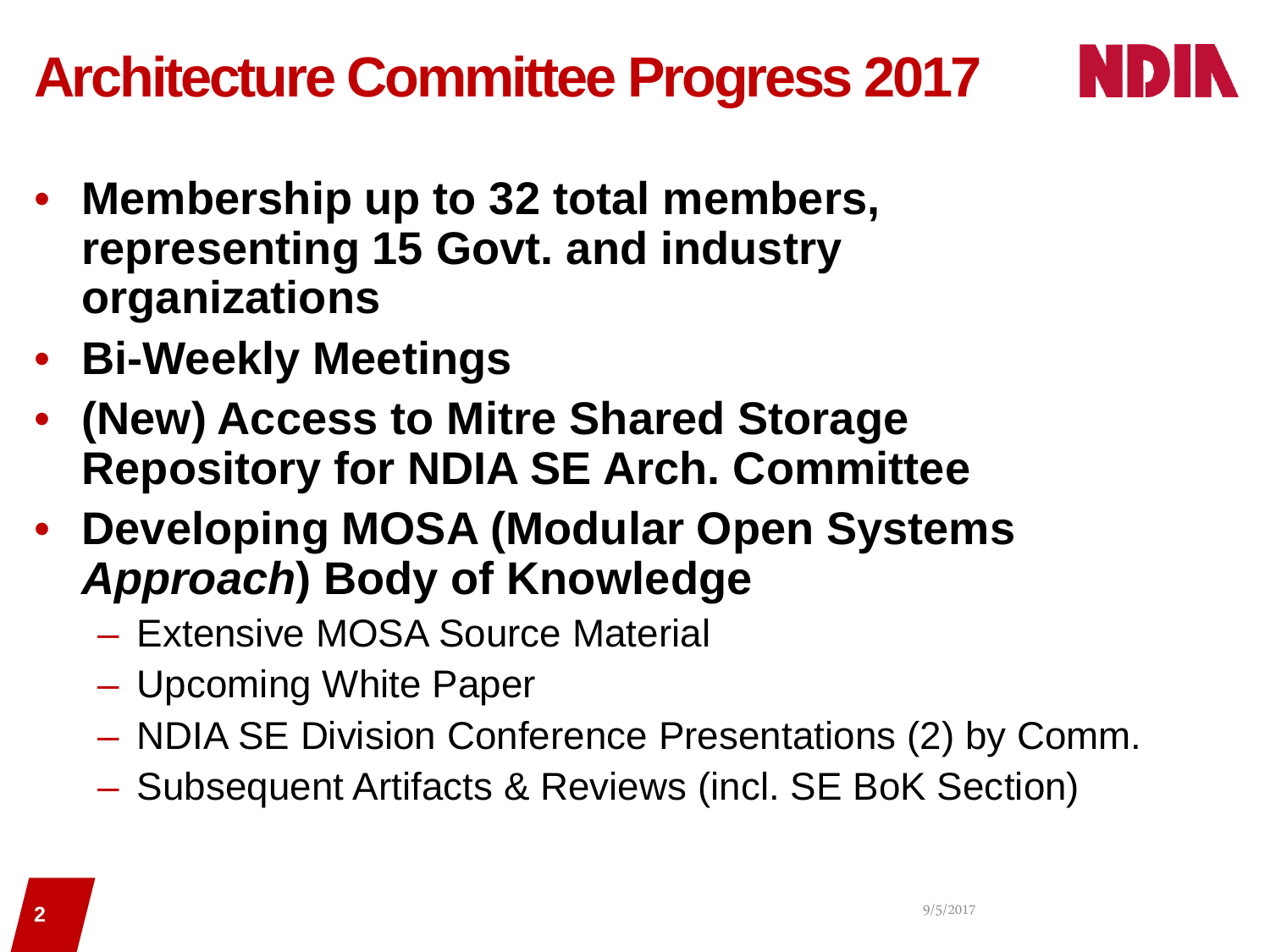### **In the National News – Aug 3, 2017**



Pat Shanahan, the newly installed deputy secretary of defense overseeing the reorganization of the former chief weapon buyer into two new positions, said **speed and rapid enhancement of existing systems with emerging technologies** is a personal goal.

He will be pushing from the top of the acquisition structure for **requiring that new weapons and systems be capable of accepting "rapid enhancement,"** Shanahan told defense reporters during an Aug. 2 roundtable at the Pentagon.

"I think about the guys who have a Tesla and overnight while you're sleeping a software upgrade comes along and the car gets smarter or fixes a quality problem," he said. "Not everything is about a software update. **How can we be more modular? Can we do plug-and-play?**"

9/5/2017 **3** Ref: "New Acquisition Structure Emphasizes Rapid Tech Insertion Through Open Architecture" Defense Daily 08/03/2017 Author: Dan Parsons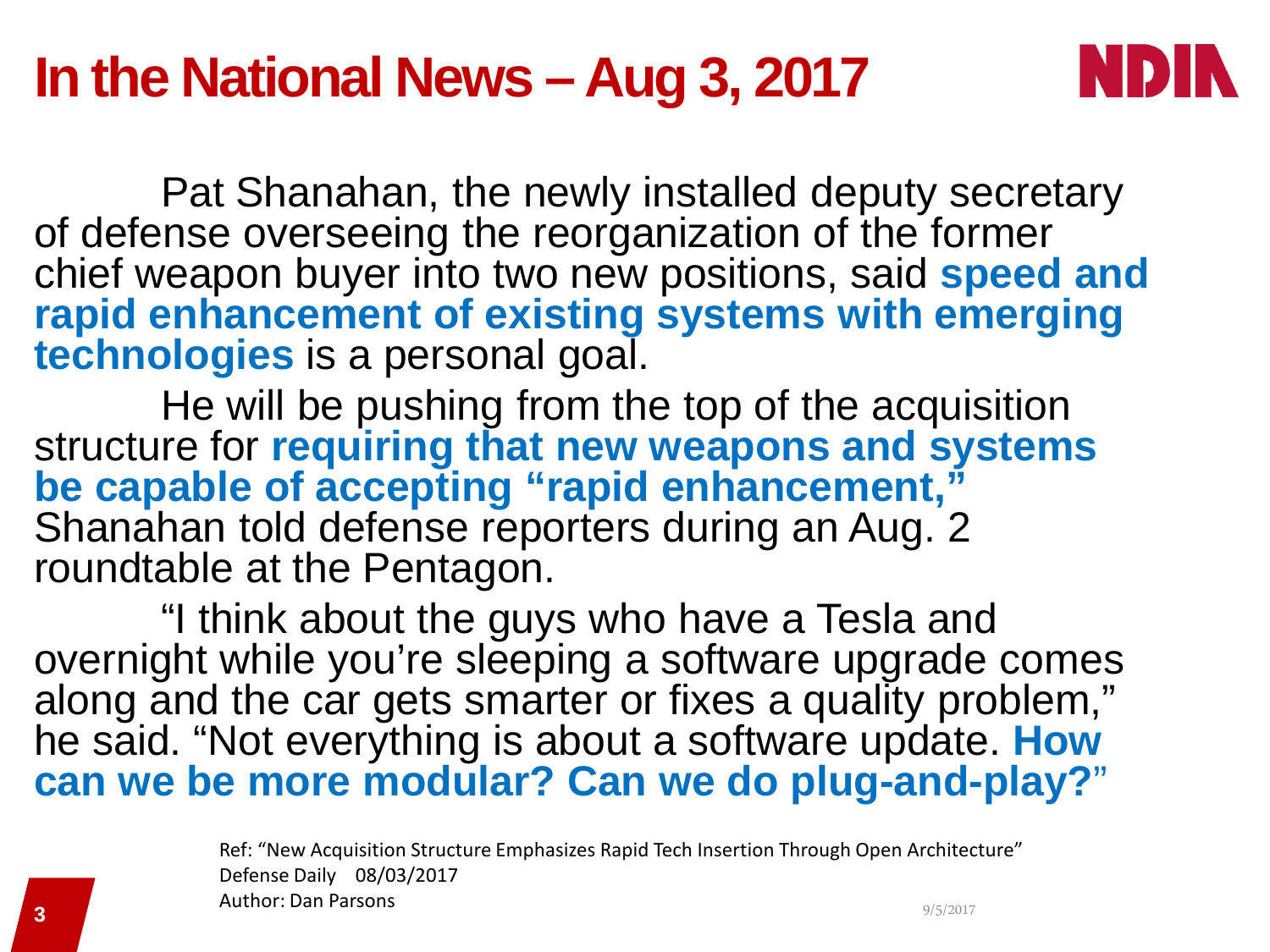# **Questions/Thoughts Our Work Could Address:**

- **1. Is it hard for people to conduct MBSE?**
	- a. If so, why?
	- b. Can we use an architecture framework to do MBSE?
	- c. What techniques in MBSE will capture metrics?
- **2. How to judge quality of modularity for Open Systems in ACAT-I programs?**
- **3. How to populate a taxonomy (Scheme of Classifications) under the metadata of a model?**
- **4. How does one create a high-level architecture under the constraints of MOSA?**
	- a. What are MOSA constraints?
	- b. Are they constrains or considerations part of the normal design process in complex systems. MOSA may be an enabler rather than a constraint.

### **5. What Systems Thinking is involved in partitioning a system?**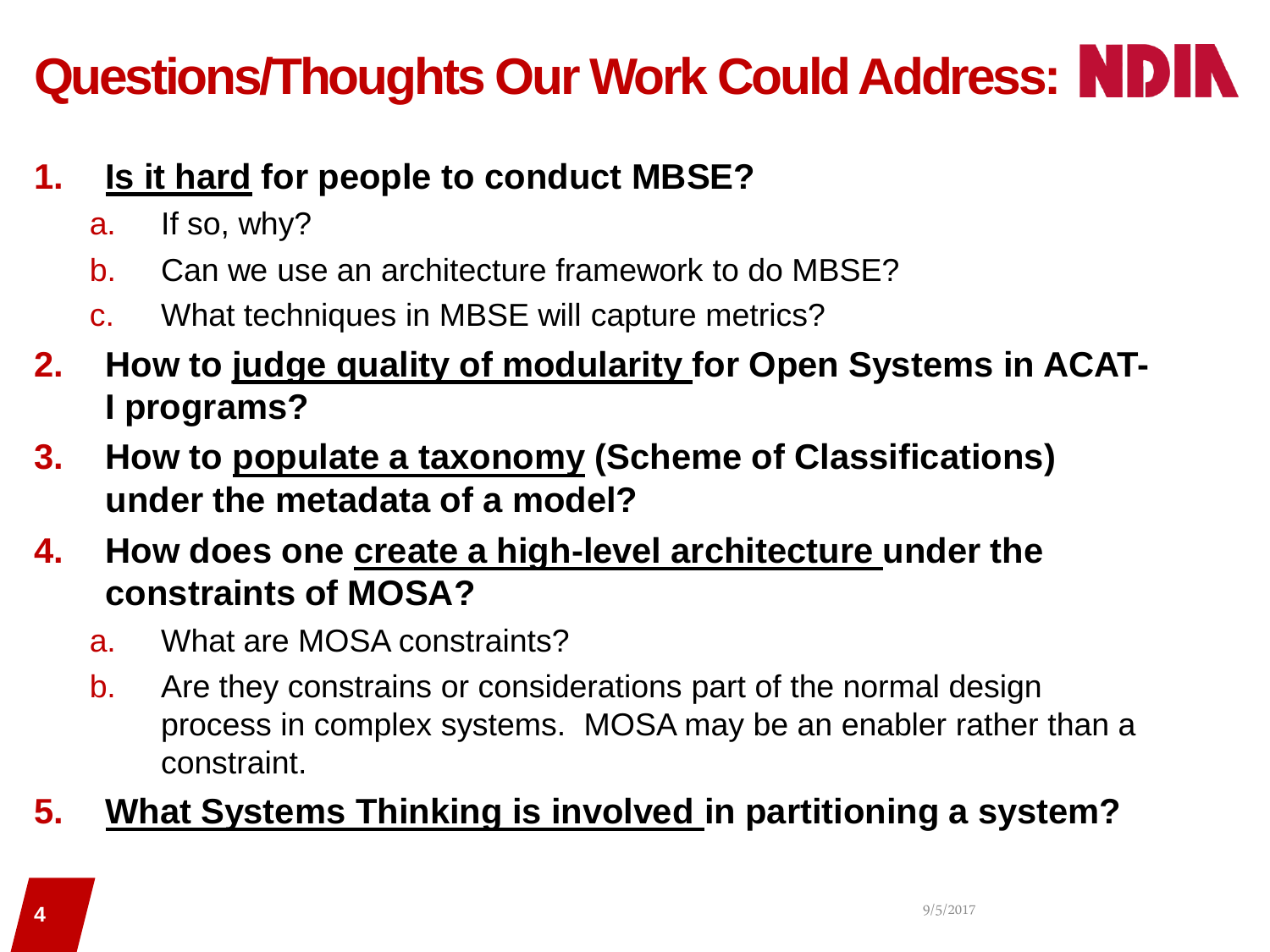### **Questions/Thoughts Our Work Could Address:**

- **6. Our Architecting Committee should think of MBSE as an enabler, but focus our efforts on Architecting.**
- **7. How does automation influence architecting?**
- **8. Model-Based Engineering has been done in silos: MBSE is different in that it's a collective endeavor**
- **9. What does the digital environment look like for a system architectural-type model? (will depend on the context; i.e., ship vs. Jeep vs. airplane versus subsystem, assembly, software module, etc.)**
- **10. What enabling technology, standards, and methods should be employed?**
	- a. Are these very different depending on level in the system. e.g. Battle Force versus a software module in a system?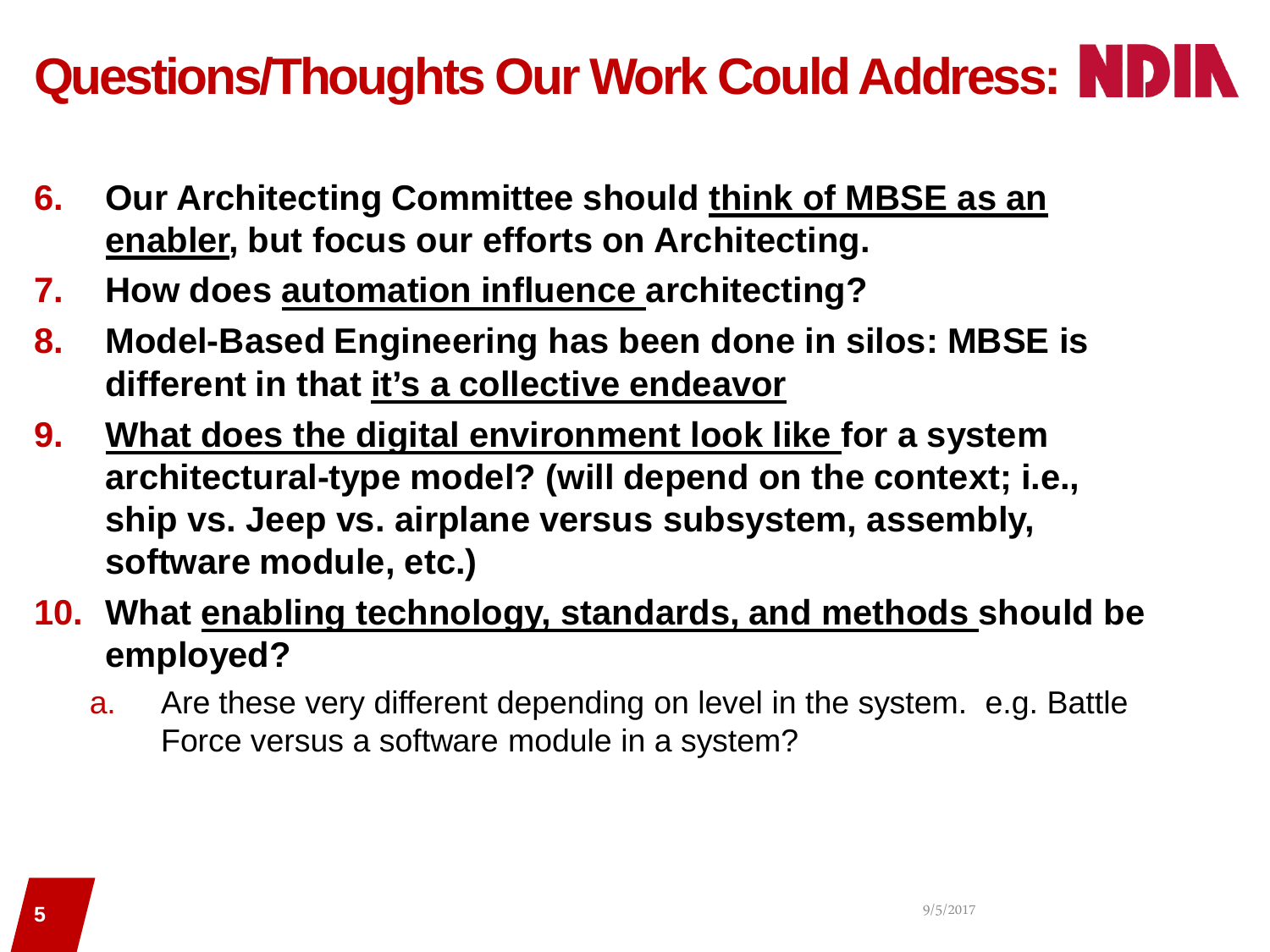### **Questions Our Work Could Answer (Cont.):**



- **11. (Is Re-Use of models a worthy objective for this committee? Would a model repository be useful? How would a repository be used by the acquirer & supplier communities?)**
- **12. Should a lower-level standard (below MIL-STD-881C) be created to define the lower-level taxonomies?**
- **13. What common framework(s) should the NDIA SE Arch. Committee recommend to enable re-use?**
- **14. Where is the role of functions addressed in the Open Systems approach?**
- **15. Standards ( IEEE-15288, and others (list needed), tools, taxonomies, and frameworks) – How are these used to facilitate implementation of MOSA?**
- **16. How would MOSA be supported in a MBSE or Digital Engineering Environment?**
- **17. What are the rules set and value indicator(s) of quality?**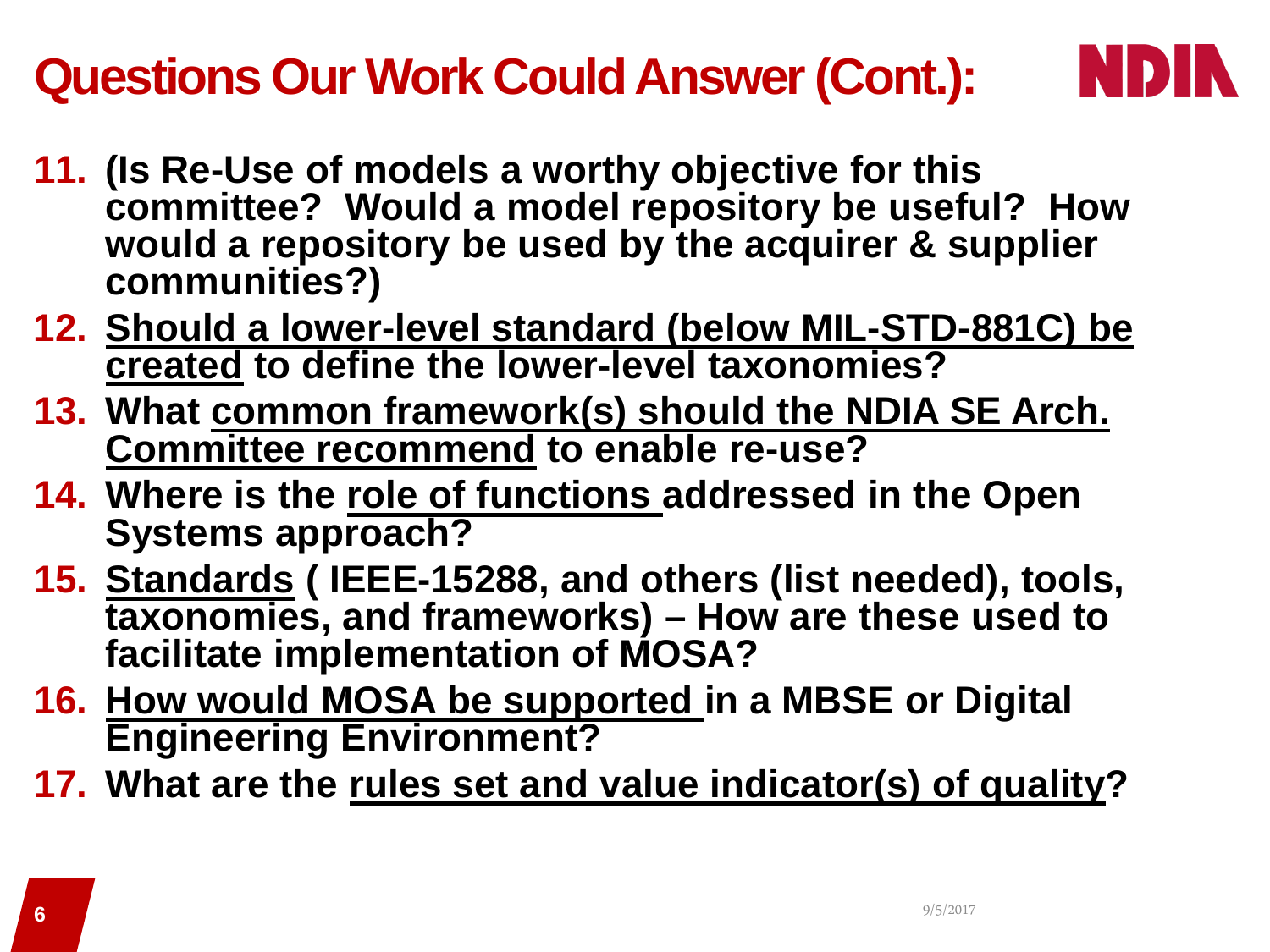### **MOSA White Paper Outline**



**(References to be Cited Where Available)**

- **Objectives of MOSA (Ref: Phil Zimmerman Briefing/Perspective)**
	- Cost Reduction
	- Inter-operability
	- Technology Refresh
	- Innovation
	- Increased Competition

### • **Additional Benefits of MOSA**

- Producibility
- All Additional ilities
- Multi-Mission Adaptability (e.g., Product Line Approach)
- Benefits not limited to just weapon systems:
	- LVC can benefit
	- Computational prototype environments can benefit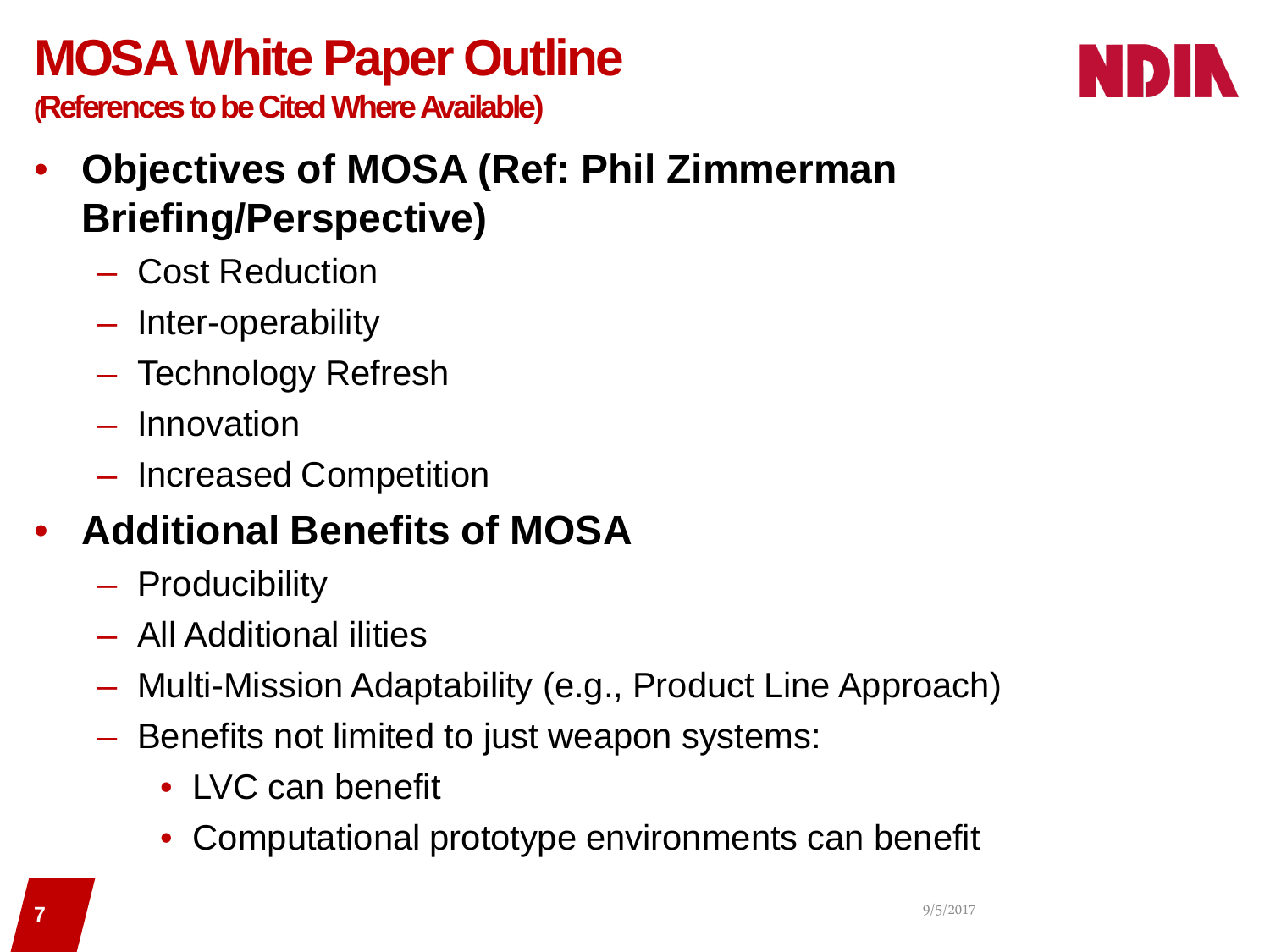# **MOSA White Paper Outline (Cont.)**



- **System Depositions and Design Level Consideration**
- **Modularity (e.g., Technical Side of MOSA)**
	- Influences of Interoperability Needs
	- Types of Modularity
	- Partitioning
	- Interfaces
		- Openness of Interfaces
		- Types of interfaces (e.g., Electrical vs. Software)
	- Metrics of Modularity

### • **Openness (e.g., Business Side of MOSA)**

- Data Rights
- Intellectual Property
- **Systems** 
	- Physical Data Model Openness
	- Point-to-Point Protocols Openness
	- Distributed (i.e., Data Bus) Interface Openness
- Software & Digital Environment
	- Conceptual/Behavioral Data Model Openness
	- Logical Data Model Openness
- Influence of Standards
	- Well Defined vs. Closed
	- Metrics of Openness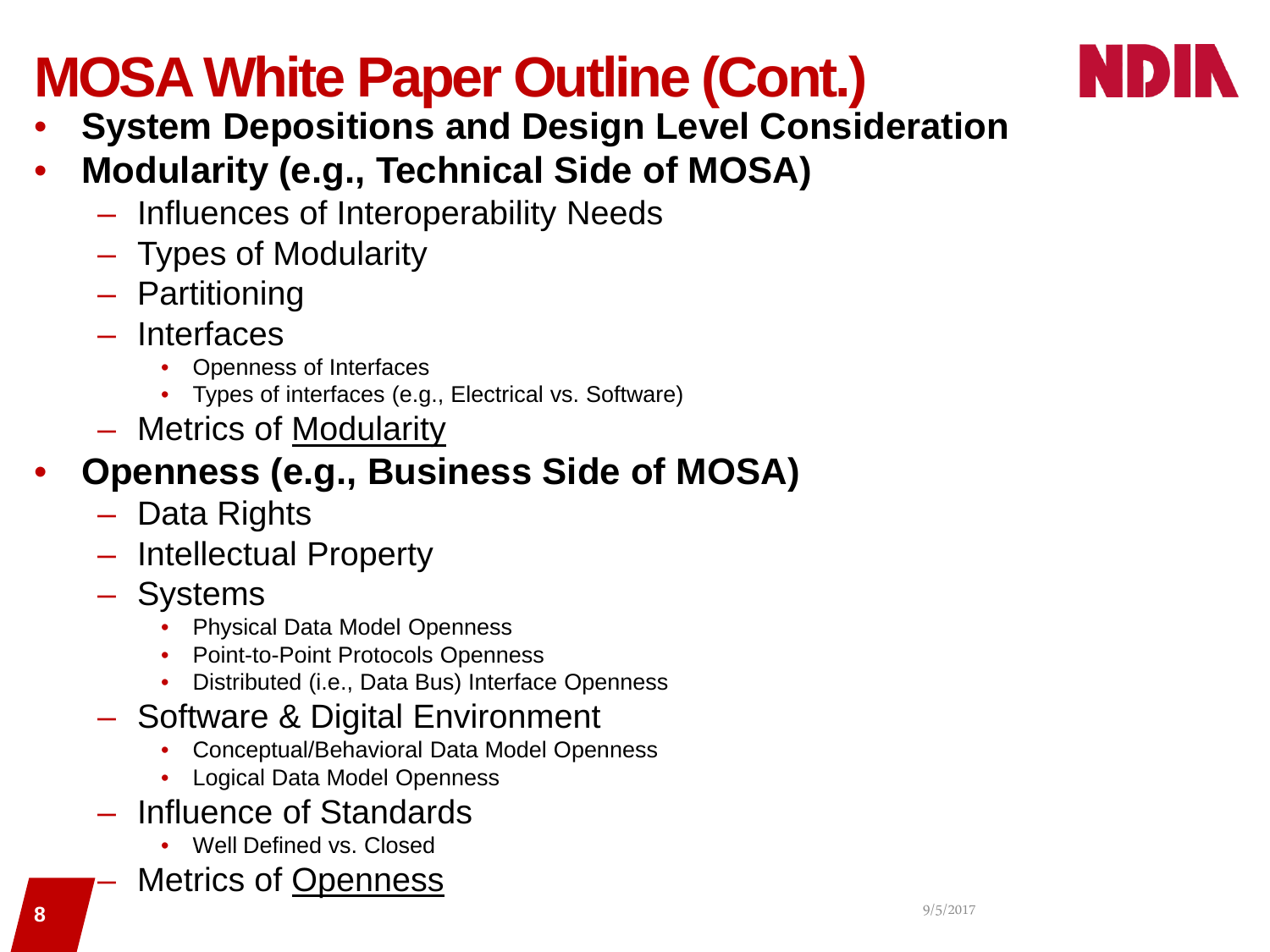## **MOSA White Paper Outline (Cont.)**



### • **Managing a MOSA Environment**

- Government Perspective (i.e., government's interest in saving money)
- Contracting Community Perspective (i.e., contractors' business model and need to generate a profit)
- Balancing both perspectives for a Win-Win situation
	- Government vs. Contracting Community
	- Govt recognizing the need for a strong contractor supply base and contractors' recognizing MOSA-enabled opportunities from not only sustaining but growing their business models; how each can win under these conditions
- Influence of Defining MOSA differing requirement/challenges at various levels in the SoS (e.g. Battle Force versus Software Module): Quantifying MOSA
- Methodology for Measuring MOSA
	- Value Judgments of Modularity and Openness
- **Architecting for Modularity**
- **Acquisition Lifecycle (e.g., Acquirer) vs. Technical Life cycle (e.g., Contractor / Supplier)**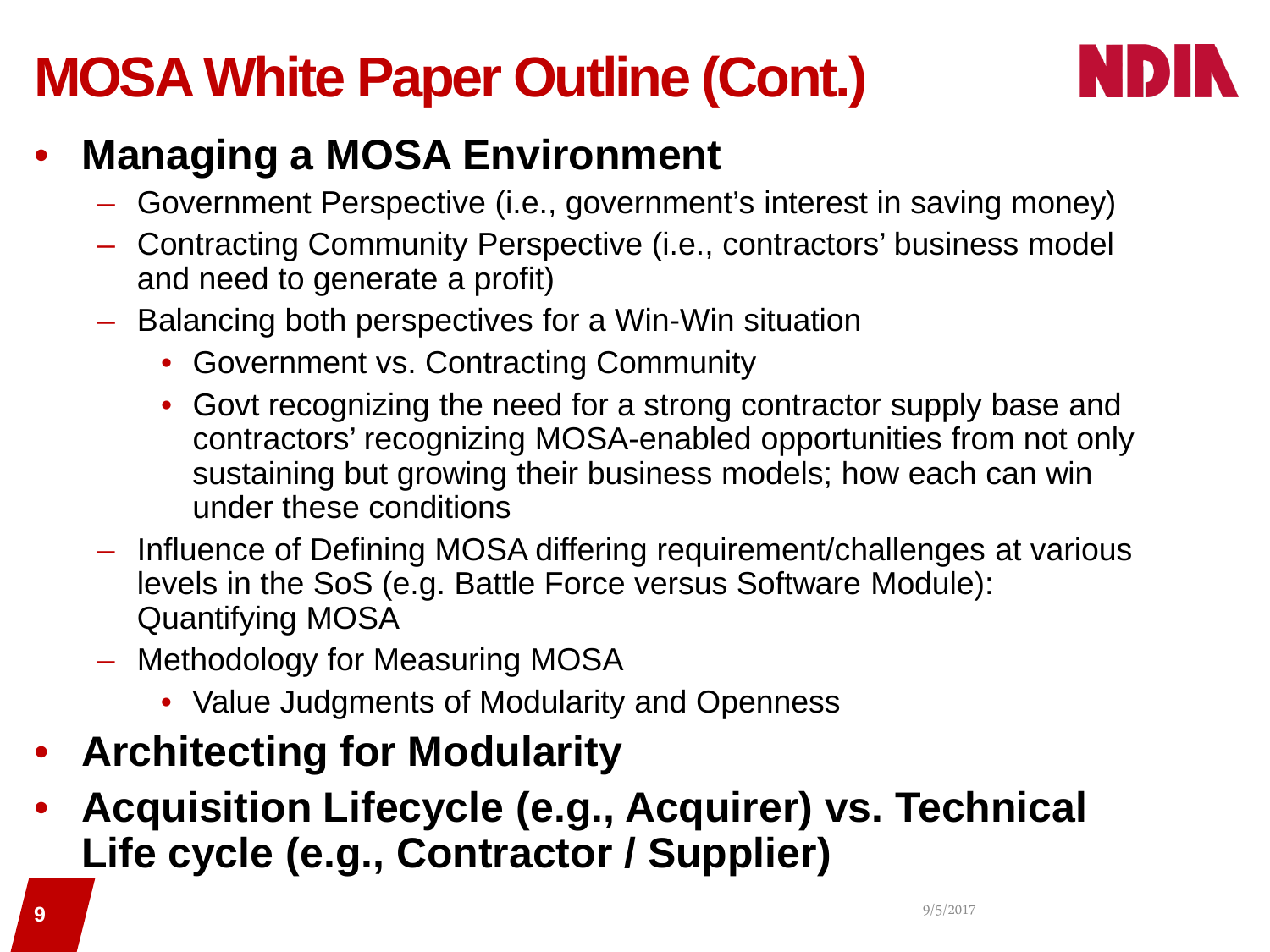## **MOSA White Paper Outline (Cont.)**



### • **Government Ownership of the Technical Baseline (GOTB)**

- Effects of Model-Based Systems Engineering / Documentation
	- Data Item Description of Model-Based Documentation
	- Configuration Management of the Baseline via the Model Database vs. Paper-Based Technical Specifications
- Impact on MOSA: Configuration Management and Future Development

### • **Positions**

<Need a framework of areas (system partitions) that have standard definition (e.g., FACE) for consideration of a MOSA implementation>

- Standard interface definitions for major subsystems (e.g., Radar, Comm, Nav, etc.)
- **Examples of Existing MOSA Implementations**
- **Recommendations by NDIA SE Architecture Committee**
- **Appendix**
	- Background/History of MOSA
	- Influences of Standards
		- ISO/IEC/IEEE-42010 Architecture Description
		- ISO/IEC/IEEE-42020 Architecture Processes
		- ISO/IEC/IEEE-42030 Architecture Evaluation
		- MIL-STD-881C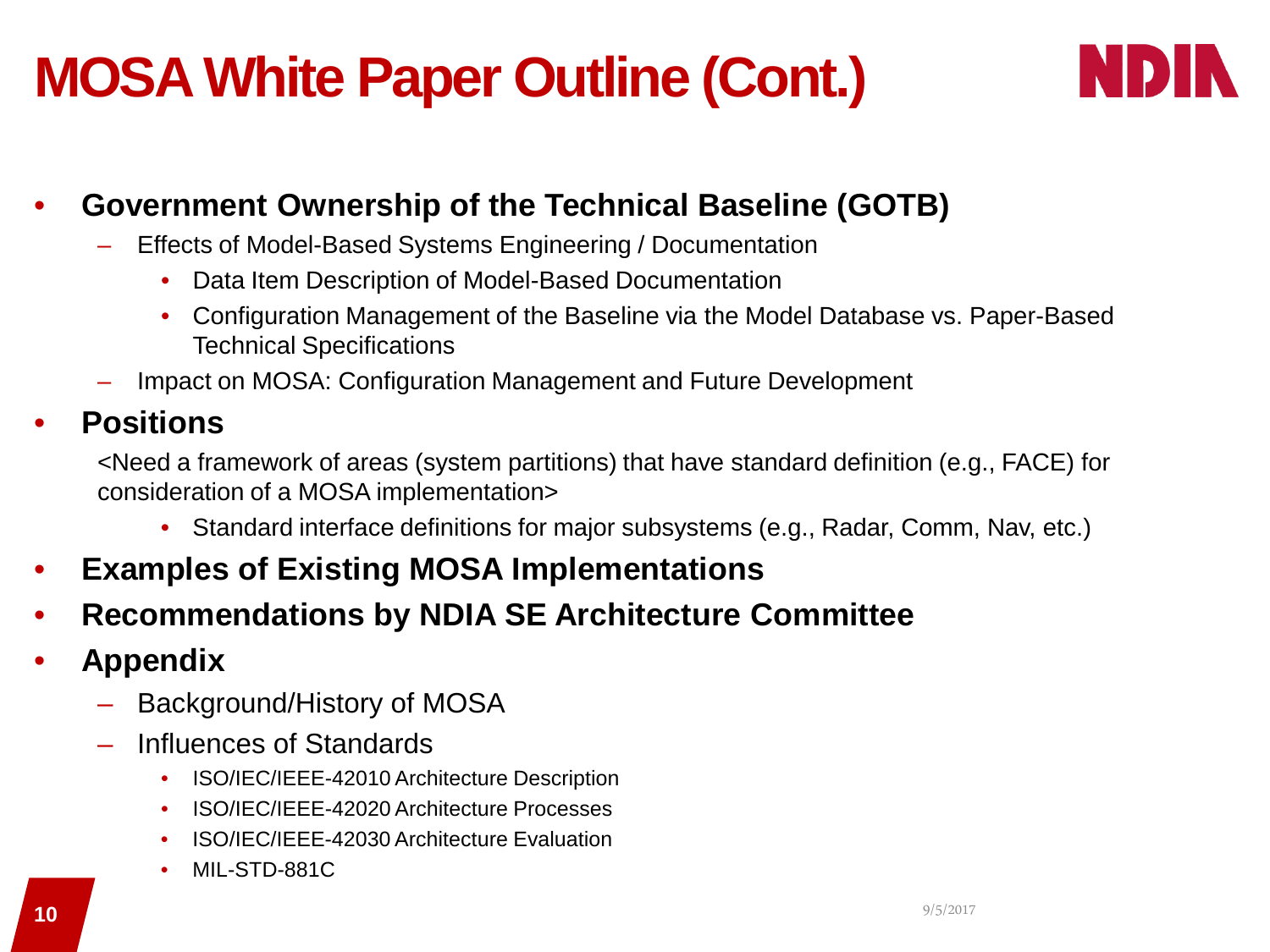### **MOSA and Interoperability**



#### • **Open and Modular Design &/vs. Interoperability**

- How is Interoperability a Benefit of MOSA?
- Interoperability Considerations
	- SoS Elements (e.g. Between warfighting units in a mission, between C4ISR systems, between intra-platform systems, between software modules (APPs), etc.)
	- Mission Focus: SoS Focus, Subsystem Focus, Software focus? Different Interoperability and Modularity requirement/opportunities at different levels in the Joint Force SoS.
	- Deterministic Participants
	- Unanticipated Participation
- How Interoperability Benefits from MOSA
	- Interoperability needs to occur at all levels of the Joint Force SoS. Management becomes the issue at different levels of the SoS in that control of the interfaces is always a management challenge especially as you go up in system levels. (JITC controls/tests communications links between Joint Units. Inter-module communications within the software of a particular system is generally within the purview of the individual PM). Proper partitioning of the system into various system/subsystem modules is critical to interoperability.

#### • **Interoperability is a Legacy of Open Systems Design-Level Thinking (e.g., Open Interfaces at the Bus Level)**

- Vision of Interchangeable Systems Across Services
- Emergence of Coordinated Services
- Question as to Whether MOSA Addresses the Interoperability Problem
	- Interoperability occurs at the interfaces between the modules or interchange of modules. Modules can be a ship or a software applications and the requirements, management challenge, and issues vary greatly depending upon system level.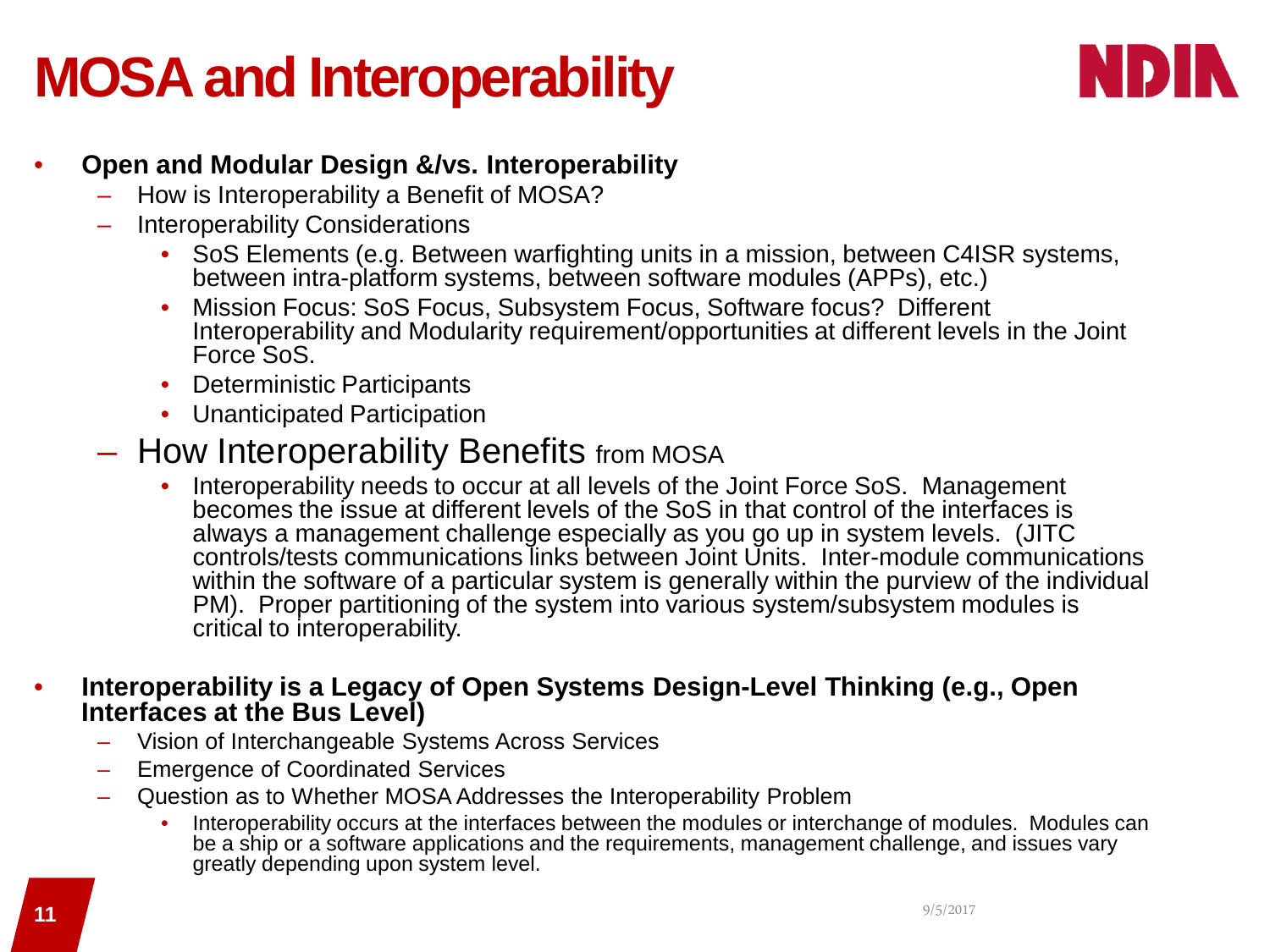### **Back-up / Reserved**

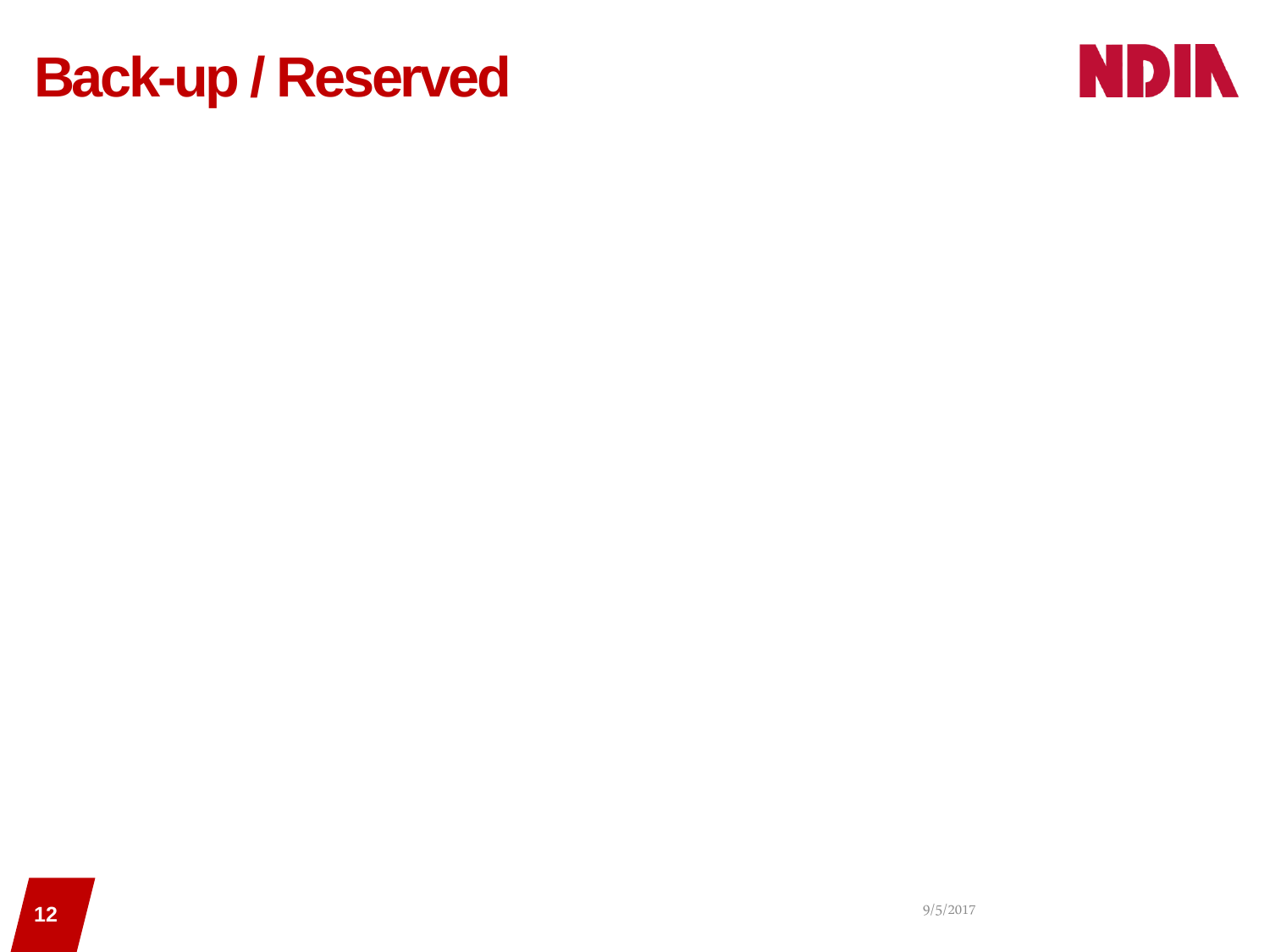### **MOSA -Additional Considerations**



### • **Various Perspectives & Goals**

- Verifying Openness via *Fully Documented and Disclosed* ICDs *and/or* Logical or Physical Data Model (Interface Definitions are Key Data Source)
- Balanced Management Approach (Govt's goals against Industry's goals) Needed for MOSA Success with goal of benefiting both perspectives
- Time frame is long-term in achieving a mutually-beneficial outcome
	- Standards processes are long and hard
- Technology needed to accommodate the new technologies
- Significant goal of acquirer is to encourage innovation, cost savings, and broader use by industry
- Significant goal of supplier is to achieve increased market share / new business / expanded product line
- Good stakeholders' analysis must be part of the process (e.g., deny red team innovations while enhancing blue team)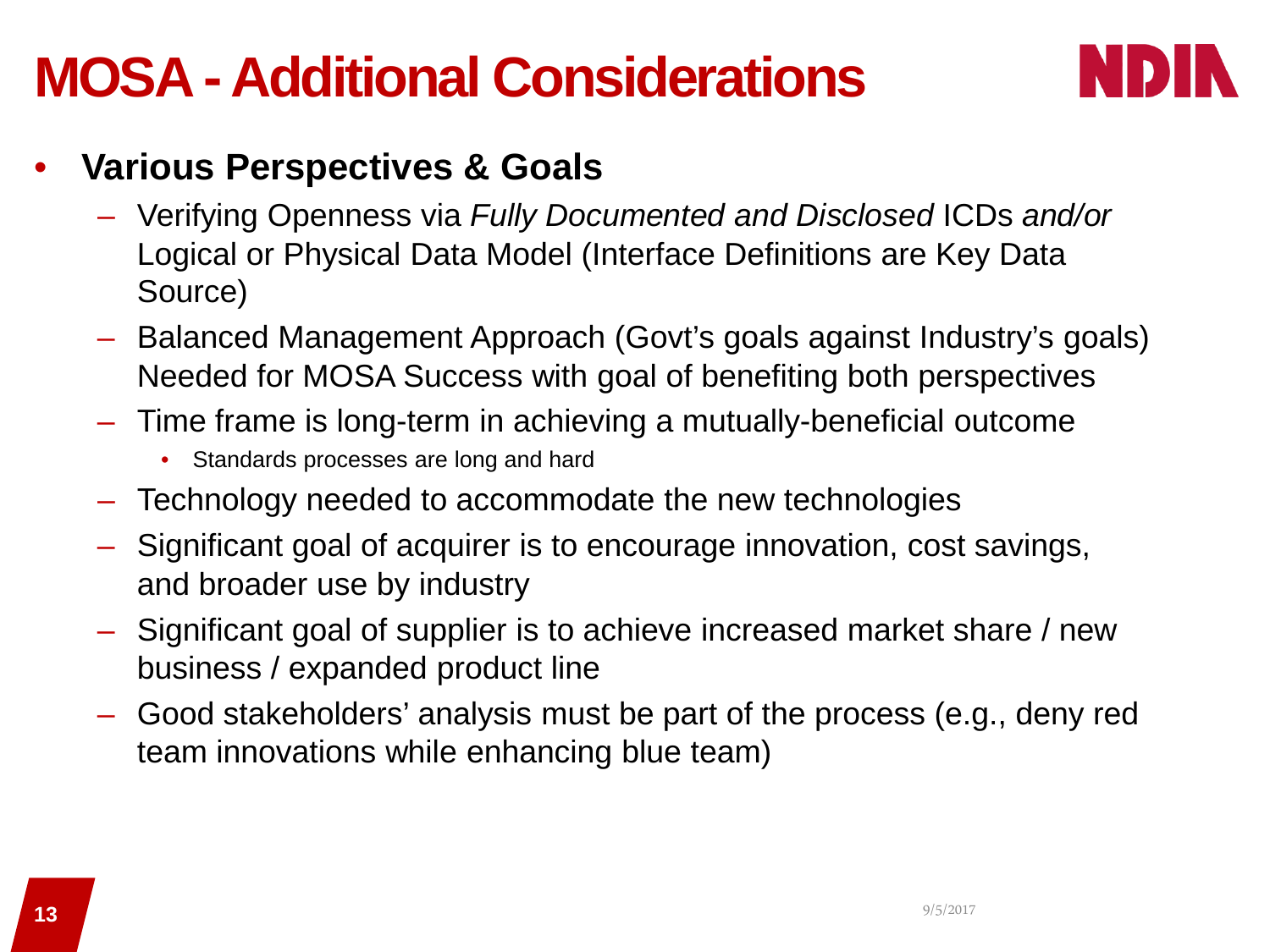# **Defining and Scoping via Questions**



### • **Questions our work could potentially answer; e.g.:**

- Phil Zimmerman's Question: "What **program examples** can we bring forward where MOSA/ OSA was implemented?"
- MOSA Terminology
- MOSA Bibliography/ Resource list
- MOSA Maturity Metric, e.g.
	- Measuring key MOSA drivers like:
		- Modularity of an Architecture: Partitioning Criteria (e.g., partitions leading to appropriate number of interfaces or minimized complexity of information exchange in interfaces.)
		- Openness of an Interface
		- Goodness of a program's MOSA management plan
		- Etc.
- What is the Scope of the Architecting Effort?
	- Is Modularity (system and software partitioning) and Open standards just part of the Architecting/Design process like Survivability, Availability, Affordability, Complexity Management, Upgradeability and Operability? All of these may influence Module definition (partitioning) and open standards.
- How do we define the levels of an architecture (taxonomy currently established by MIL-STD-881C; Guidelines Used as Basis for Cost Estimating and Establishing Line Items Used for an Acquisition Budget)?
	- What Taxonomic Breakdowns are standardized within the services below the MIL-STD-881C level? e.g. the ESWBS (Electronic Ship WBS) at NAVSEA and Air WBS in NAVAIR? How are these lower levels managed, updated and maintained?
	- MIL-STD-881C is monitored by CAPE (Cost Estimating Organization that monitors and maintains)
- What standards and modules are involved?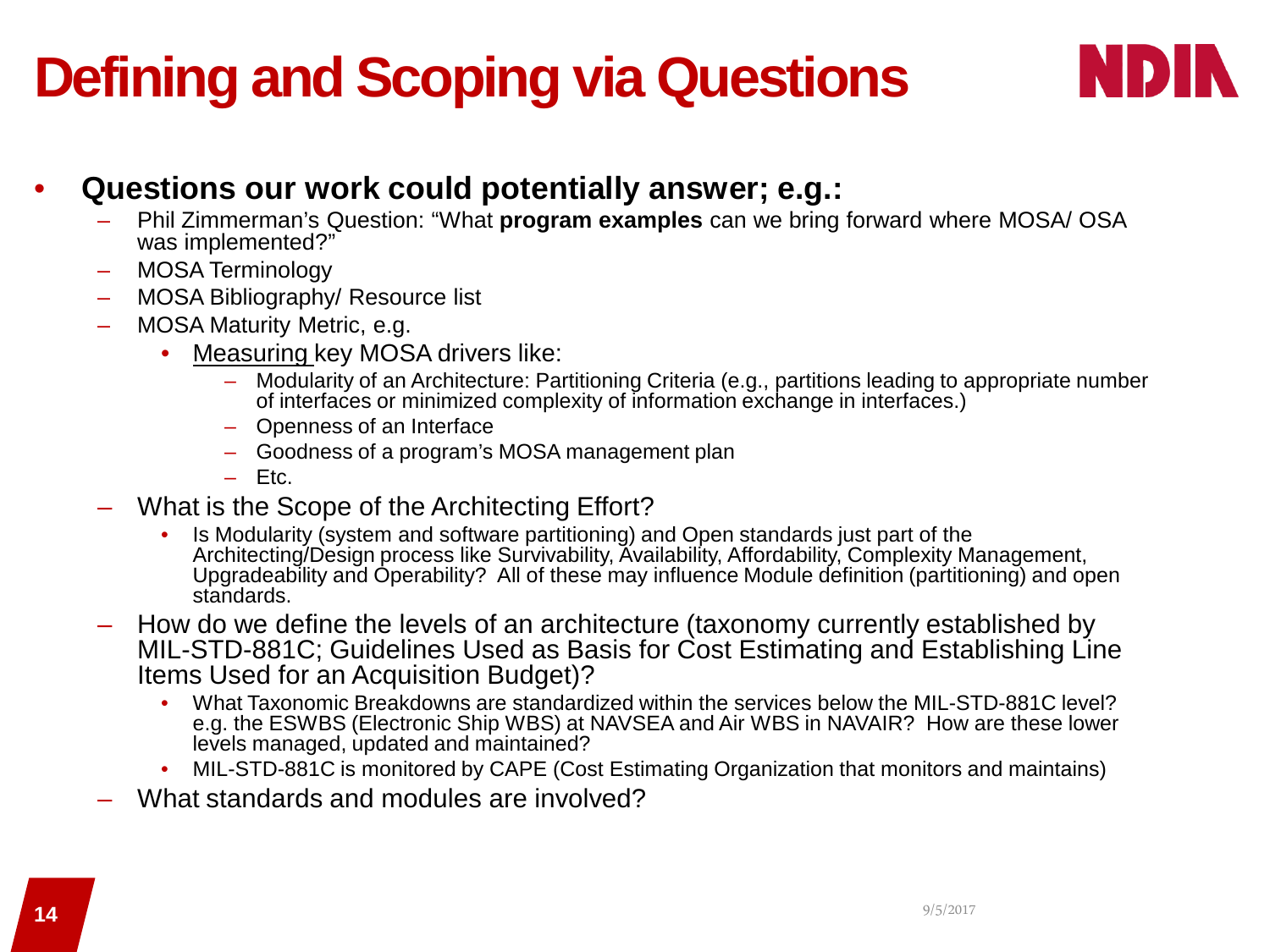### **Possible White Paper Recommendations / Factors for Recommendations**



#### • **MOSA community must identify measures for openness and modularity.**

- NDIA Arch. Committee planning to define Openness and Modularity measures
- Metrics (e.g. for Openness) can ultimately lead to a minimum level of adherence in order to "Check the Box"
- Ref: Body of work by NCOIC (Network-Centric Operations Industry Consortium) was done to support metrics concepts. [They produced a model called SCOPE. \(Hans Polzer](http://slideplayer.com/slide/6648480/) was a key contributor)

#### • **Identify what "goodness" means for MOSA**

- Thresholds for modularity
- Thresholds for openness
- Boundaries between open levels of a system and closed levels.

#### • **New way of thinking needed for working in digital (or non-paper-based) environments**

- Run reports in tools against current technical baseline
- Digital artifacts to evaluate the baseline (i.e., technical means of communication and cohesion).
- Determine the "digital usefulness" of the architectural products
	- Question validity of certain DoDAF views
	- Role of functions, activities, interface exchange requirements, and other architectural elements (i.e., architectural content). – not traditional documents that constitute a review milestone.
	- Architectures need to show up in the specifications
- Teach the language of the architectural frameworks (i.e., what to call the content of today's specs.)
- **Need to stay at the "Architectural Level" rather than dive into the detail design**
- **Need to define what we mean by "Architecture" (i.e., how is it different or the same as model, simulation, etc.) Ref: Tom Murphy's paper**
	- Other misused terms are: T&E, M&S, V-V&A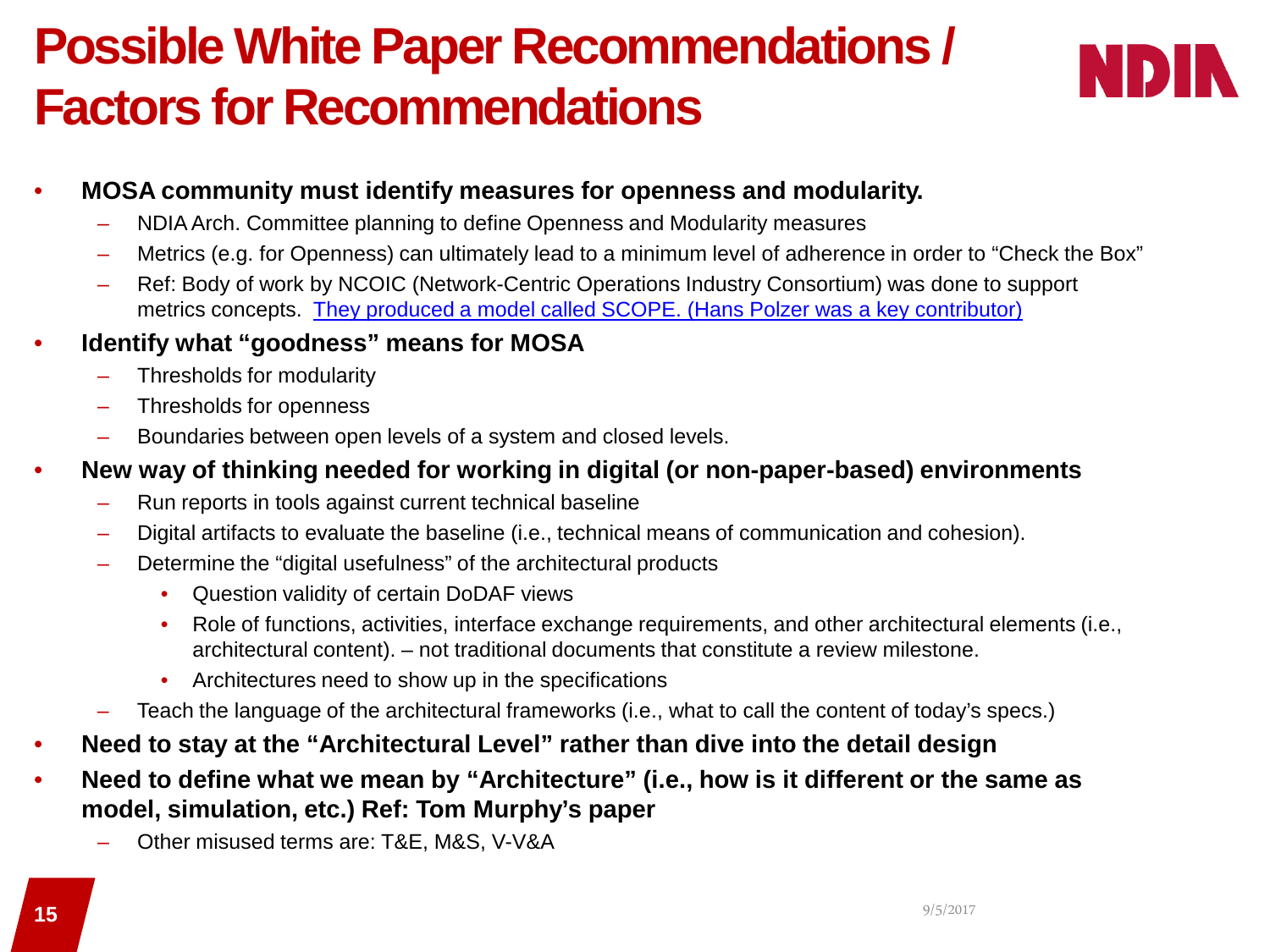### **Recommendations**



- Implement MOSA when a desired outcome is to 1) avoid cost (e.g., appropriately applied re-use conditions) or 2) save cost over a system lifecycle (e.g., system upgrades and functionality improvements)
- Don't implement MOSA for the sake of MOSA
	- Can lead to unintended consequences and more expensive outcomes, such as added cost to support development of a re-usable design which is expected to never be re-used.
- Maintain a library of MOSA-compliant designs
	- MOSA is Contributing to Standardizing Re-Useable Modules
- Implement MOSA as part of a larger and more robust Digital Engineering strategy
	- MOSA is Contributing to Model-Based Documentation via Capturing Functional and Physical Design
- Levels of Detail Need to Be Defined in the SoS, with MOSA Call-outs Explicitly Made for Each Level
	- MOSA Guidance cannot be generalized; it is dependent upon the design level of interest. Potential levels of consideration are Joint Force, Service-Unique, followed by Platform or Machine/System Level (Ref: MIL-STD-881C)
	- For purposes of this MOSA analysis and white paper, the government has primary interests at the higher levels of the SoS while the contracting/supplier community has primary interests at the platform or Machine/System Level and below.
- Incorporate MOSA in Technical Reviews
	- Evaluate Levels of Conformance to 1) Modularity and 2) Openness
		- Possibly use model for openness of interfaces
		- KOSS: "How-to" of Modularity Subjective Guidance for modularity in system architecture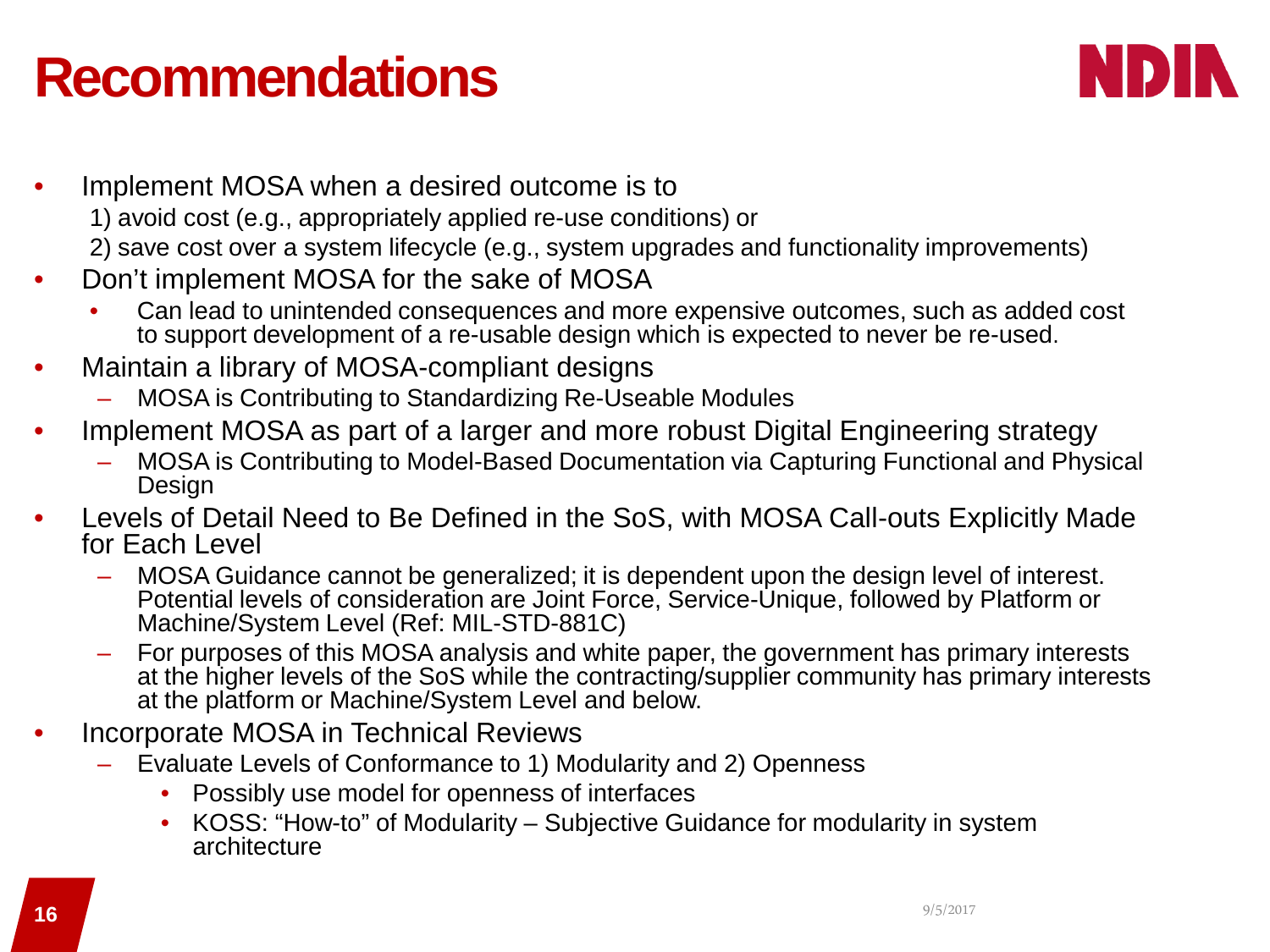### **Potential Examples of Successful MOSA Application to Programs**



- **F-35 Program (AF): Avionics Bus (IEEE-1394 Commercial Std. Open Bus was selected)**
	- Ref: Ed Moshinsky
	- What about the data standard (data model)?
- **ARCI (Navy)**
	- Ref: Ed Moshinsky
- **Ship Building Examples**
	- Ref: Tom Murphy's Material E-Mailed Earlier)
- **Victory (Army)**
	- Ref: Tom Murphy and Steve Welby Briefing to NDIA
- **FACE: Future Airborne Capability Environment Applications**
	- Ref: Tom Murphy
- **Unmanned Systems (OSD)**
	- Ref: Jane Orsulak
- **MIL-STD-881C Applications**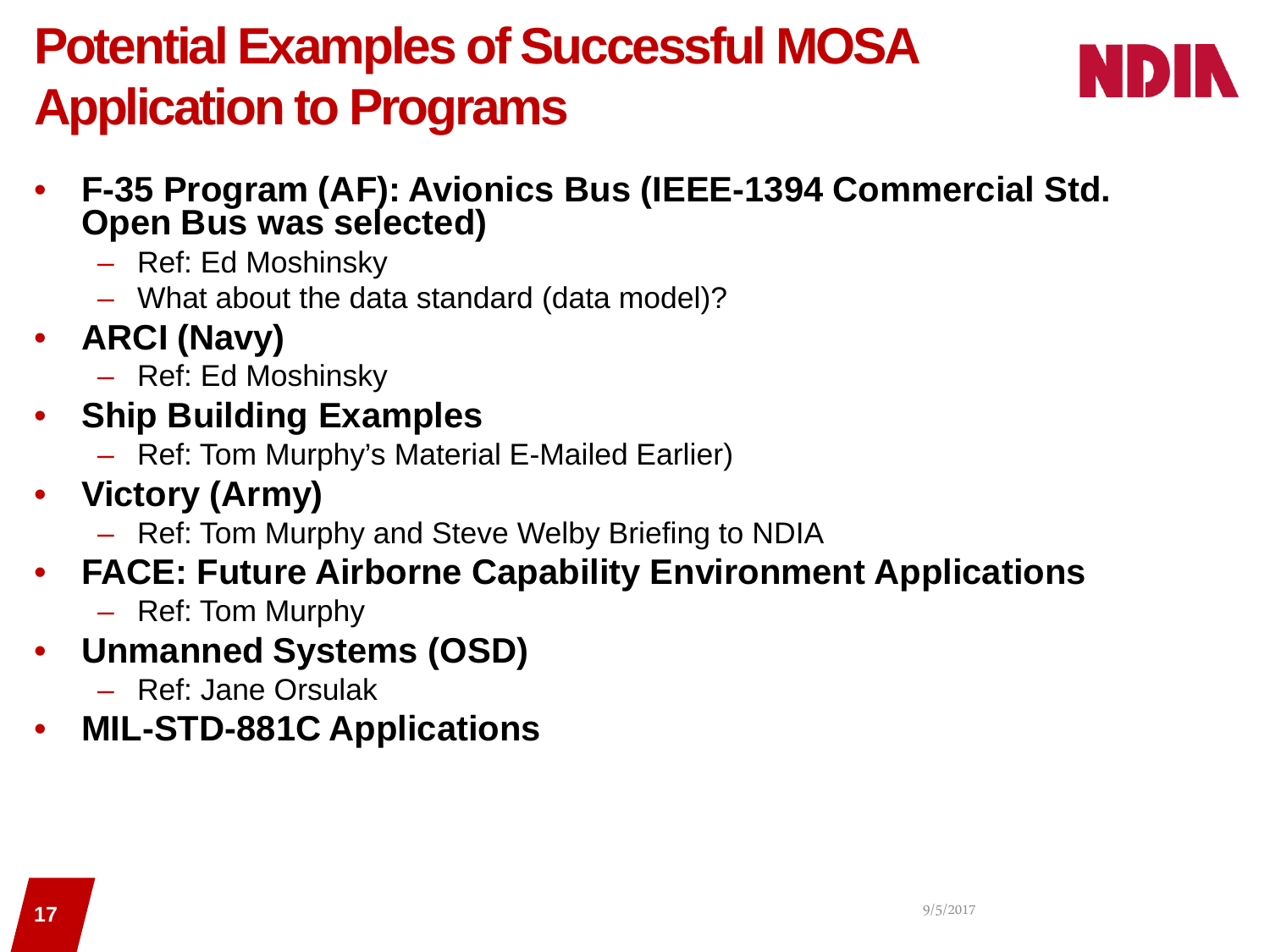**New Thought Items (Committee concurred with points 1 – 4 on June 14, 2017):**

- 1. The challenge for any architecture is realizing robust agility in a design today to anticipate the future needs.
- 2. Architecture elements may require future opening of interfaces that cannot be anticipated today.
- 3. There is a limit to how far down the OA can be realized.
- 4. Open architectures cost more and likely take longer to develop in the beginning of a program than more tailored designs. Program and budgetary planning needs to account for this.
- 5. A Discussion on Open Systems Architecture: [https://insights.sei.cmu.edu/sei\\_blog/2015/11/a](https://insights.sei.cmu.edu/sei_blog/2015/11/a-discussion-on-open-systems-architecture.html)[discussion-on-open-systems-architecture.html](https://insights.sei.cmu.edu/sei_blog/2015/11/a-discussion-on-open-systems-architecture.html)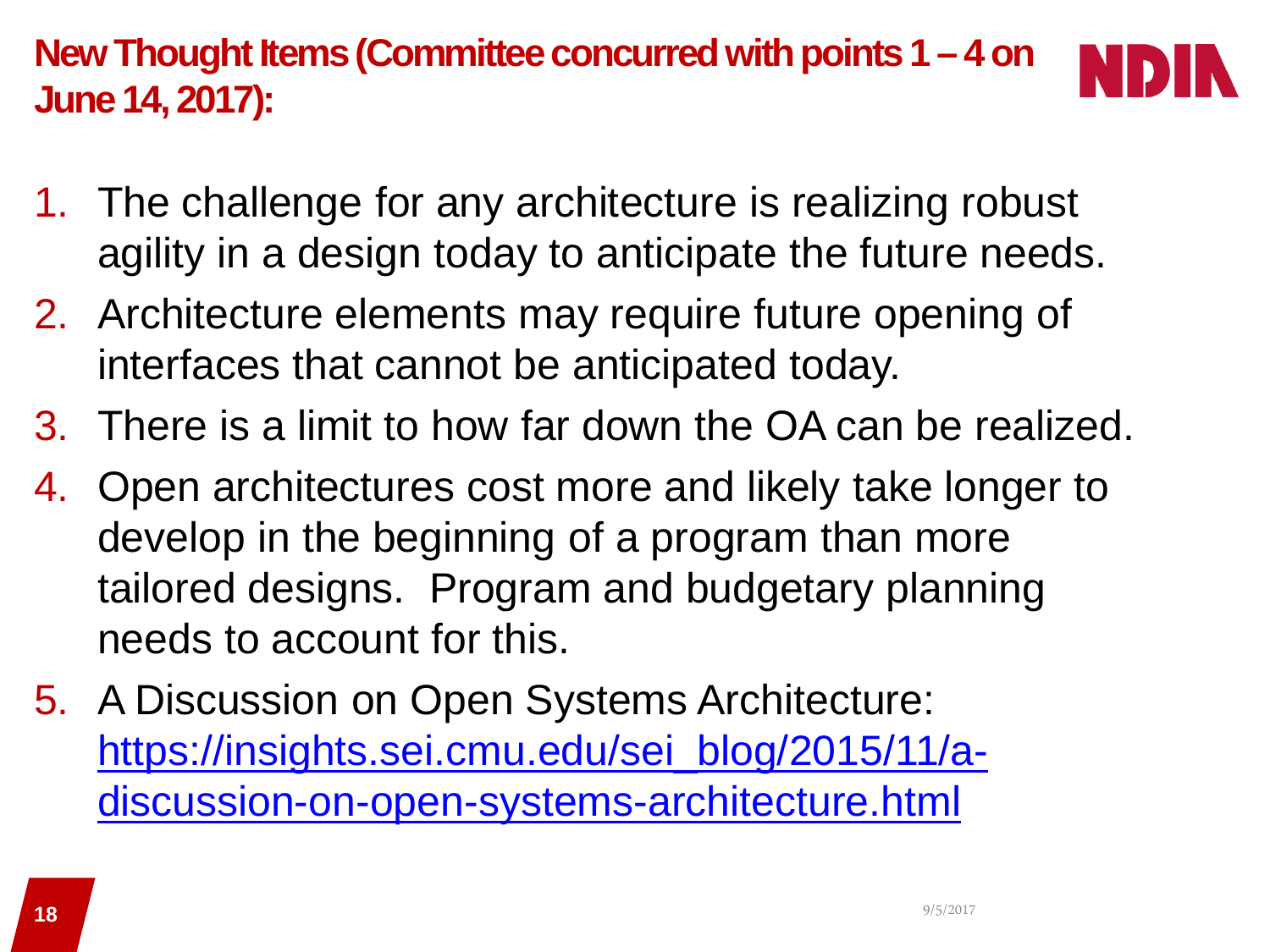# **Ideas Backlog for Arch. Committee Focus NDIN**

### **1. Bridging Requirements to the System Architecture/ Design via Functional Analysis**

- Functions and the Functional Architecture are very critical elements of SE are not solidly defined in any education I've seen.
- Functions/Functionality are necessary to bridge the requirements with the system design. Because of this, every person and/or organization has their own best practices, almost an art, and bridging the FA/SA between organizations is like trying to pass along different dialects.
- If there was a best practices (guide) that could be shared, then organizations which have critical deliverables based around either a FA or a SA could talk easily among each other. Another benefit of a best practice guide is that a system architecture can be done once for one "-ility" such as reliability, and then shared with another "-ility" with ease.
- I'm not sure if the (former) committee ever pursued that idea.
	- Submitted by: Agan, Kevin S CIV USARMY RDECOM ARL (US) [kevin.s.agan.civ@mail.mil](mailto:kevin.s.agan.civ@mail.mil) April 25, 2017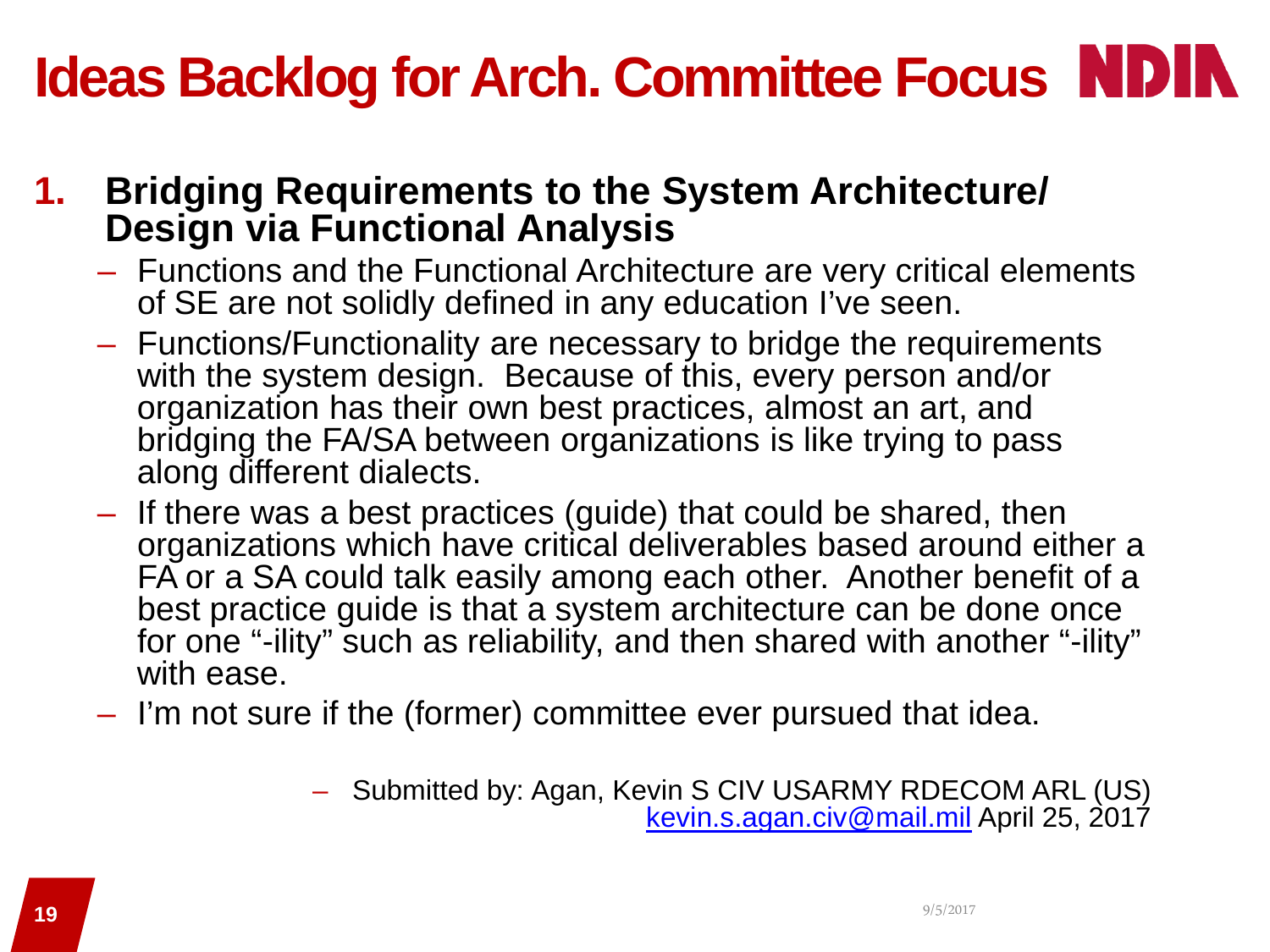# **Ideas Backlog for Arch. Committee Focus**

- **2. Model Portability and MOSA: Goal is to enable rapid start-up and implementation of system architectures based on valid library models**
	- Physical architecture of system
	- Partition levels
	- Interfaces
	- Models
	- Level of detail
	- Challenge: Achieving MOSA compliance but with model portability
	- Functional and Physical Architecture Alignment
	- MIL-STD-881C Levels of Detail Should be Implemented
		- i.e., 3 levels, 4 levels, 5 levels, etc. of detail
	- Software CSCI's are different (e.g., can be defined in ways that are not optimum)